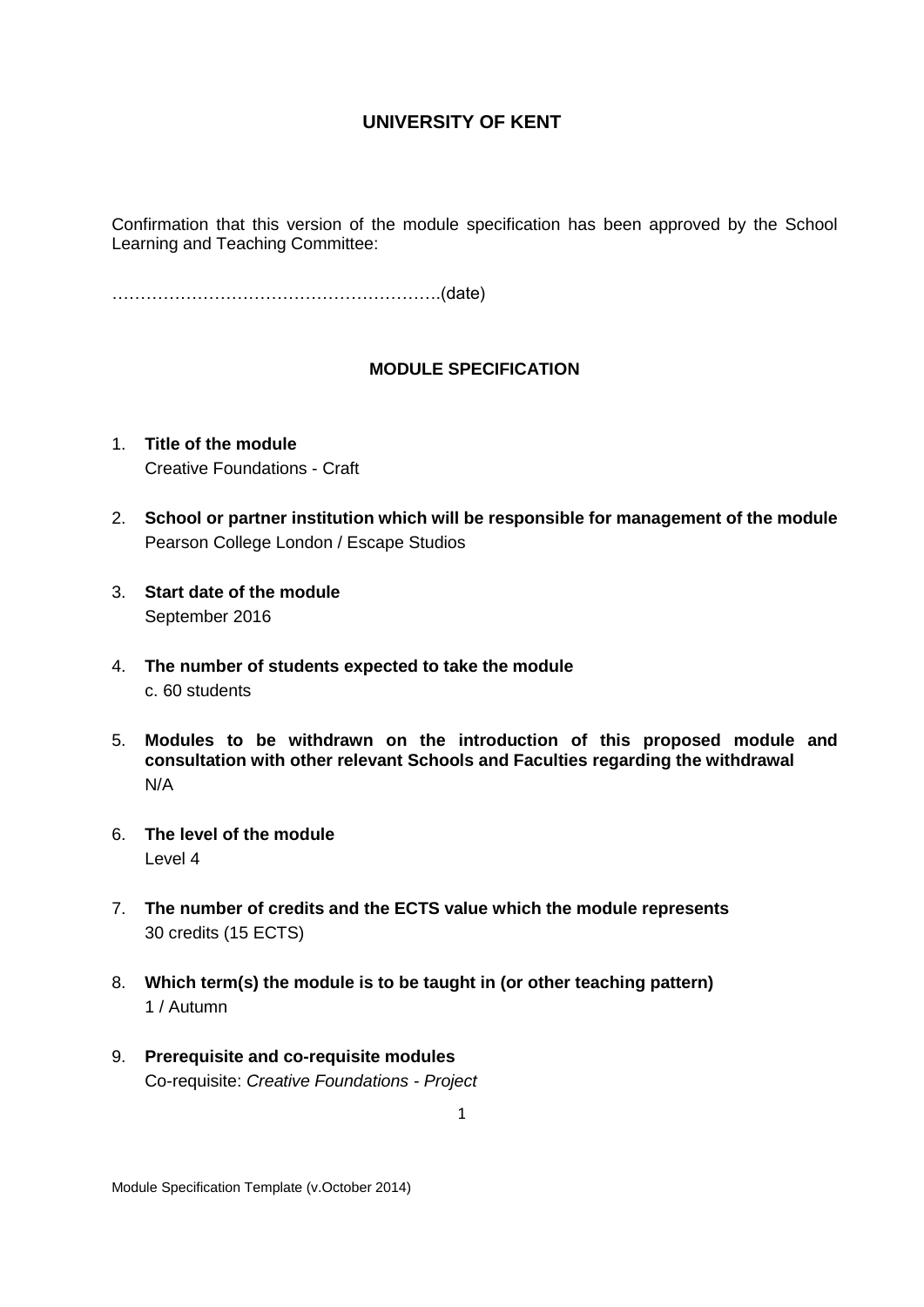### 10. **The programmes of study to which the module contributes**

MArt/BA Art of Visual Effects MArt/BA Art of Video Games MArt/BA Art of Computer Animation

### 11. **The intended subject specific learning outcomes**

On successful completion of this module, students will have Knowledge & Understanding (K) of…

- 1. The styles of visual representation relevant to the creative industries
- 2. The theory and practice of drawing and image creation for creative media projects
- 3. The fundamentals of the transmission of light and its interaction with different surfaces and materials
- 4. The fundamentals of movement in relation to motion physics and timing

On successful completion of this module, students will have Intellectual Skills (I) in…

- 1. Appraising different creative styles and approaches and selecting appropriately for a given purpose
- 2. Reflecting on and evaluating their own creative output and that of others

On successful completion of this module, students will have Subject Specific Skills (S) in…

- 1. The use of appropriate traditional and digital tools to create images, designs, and storyboards
- 2. The selection and use of appropriate tools and techniques to capture images for a creative media project
- 3. The use of still and moving images to communicate concepts and ideas.

### 12. **The intended generic learning outcomes**

On successful completion of this module, students will have Transferable Skills (T) in…

- 1. Effective communication through visual means
- 2. Providing and acting on constructive feedback

### 13. **A synopsis of the curriculum**

To operate effectively in the creative industries requires an understanding of the language of visual communication, design and associated disciplines. The ability to communicate ideas and concepts in visual form, to understand the meaning of images in context and the way light behaves and interacts with surfaces and are essential.

This module introduces key concepts for working in the creative sector, including the study of visual conventions and narratives, the development of traditional creative skills such as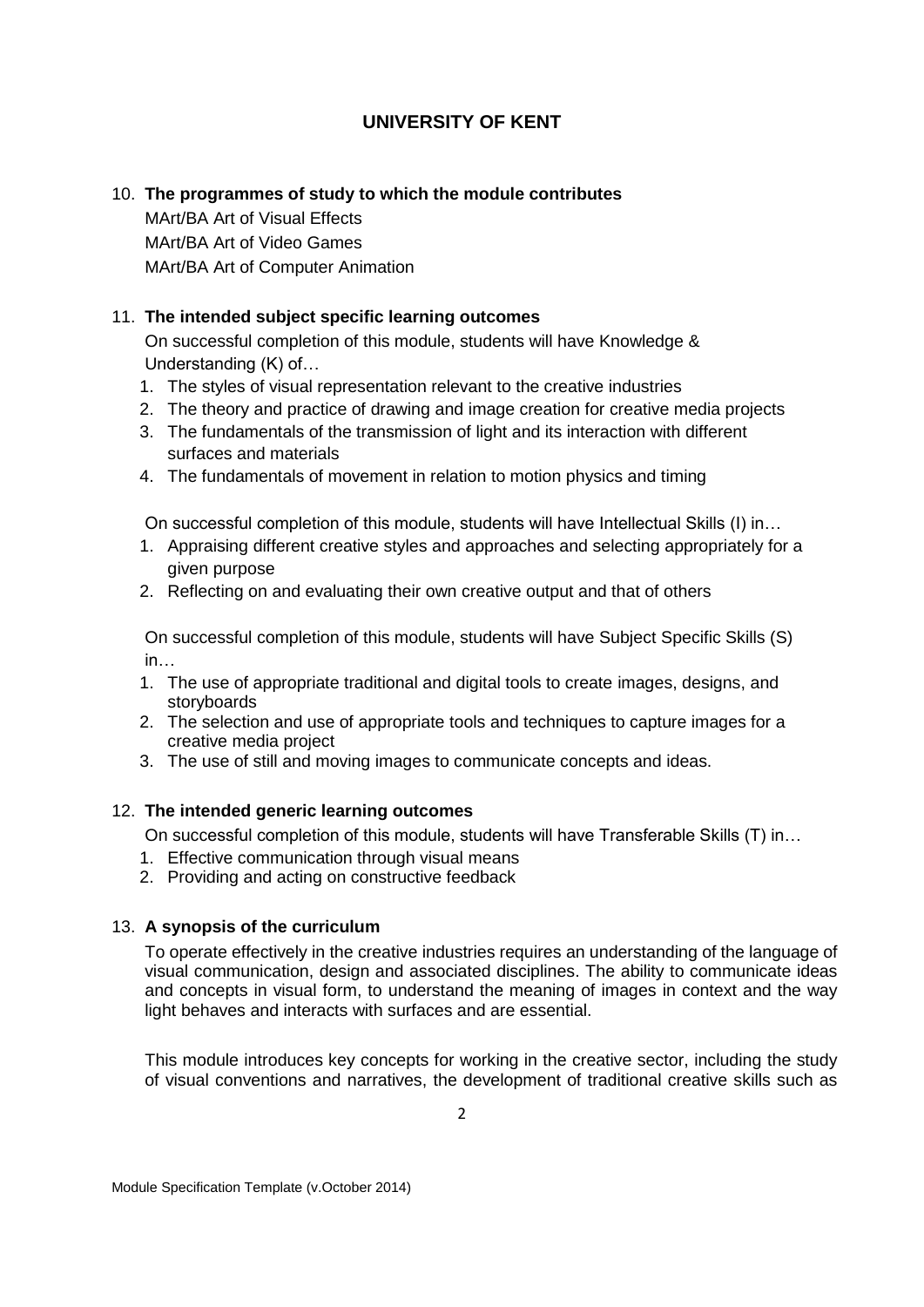drawing and photography and the analysis of visual material in terms of aesthetic value and communication content.

Students will study and compare key examples from a variety of disciplines, develop practical skills in workshops and discuss their own and the work of others in seminars.

It aims to provide students with the knowledge, understanding and practical skills in visual communication to enable them to work effectively on creative industry projects. This involves the study of conventions and traditions, the analysis of examples, approaches and techniques and the development of skills through practice and feedback.

Keywords: visual communication, film, photography, drawing, games, animation, images, storytelling

Outline syllabus:

- Film (history, conventions, language, theory)
- Photography (lens, exposure)
- Drawing (life, creative)
- Storyboarding
- Coding/Scripting (Python)
- Video Games (history, conventions)
- Imaging Technology (image formats, compression)

### 14. **Indicative Reading List**

### *Recommended*

- *Visual Perception from a Computer Graphics Perspective*, William Thompson, A K Peters/CRC Press (2011)
- *Light for Visual Artists: Understanding & Using Light in Art & Design*, Richard Yot, Laurence King Publishers (2011)
- *The Art of the Storyboard*, John Hart, Focal (1999)
- *Telling stories: a theoretical analysis of narrative fiction*, Steven Cohan; Linda Shires, Routledge (1988)
- *Ways of Seeing*, John Berger, Penguin Books (1972)
- *Rhetoric of the Image, in Image/Music/Text*, Roland Barthes, Fontana Press (1977)
- *The Work of Art in an Age of Mechanical Reproduction*, Walter Benjamin, Penguin Books (2008)
- *Visual Literacy or Literary Visualcy? Four Fundamental Concepts of Image Science*, W.J.T. Mitchell, Routledge (2008)
- *How to read a film: movies, media and beyond ; art, technology, language, history, theory 4th ed*, James Monaco, Oxford University Press (2009)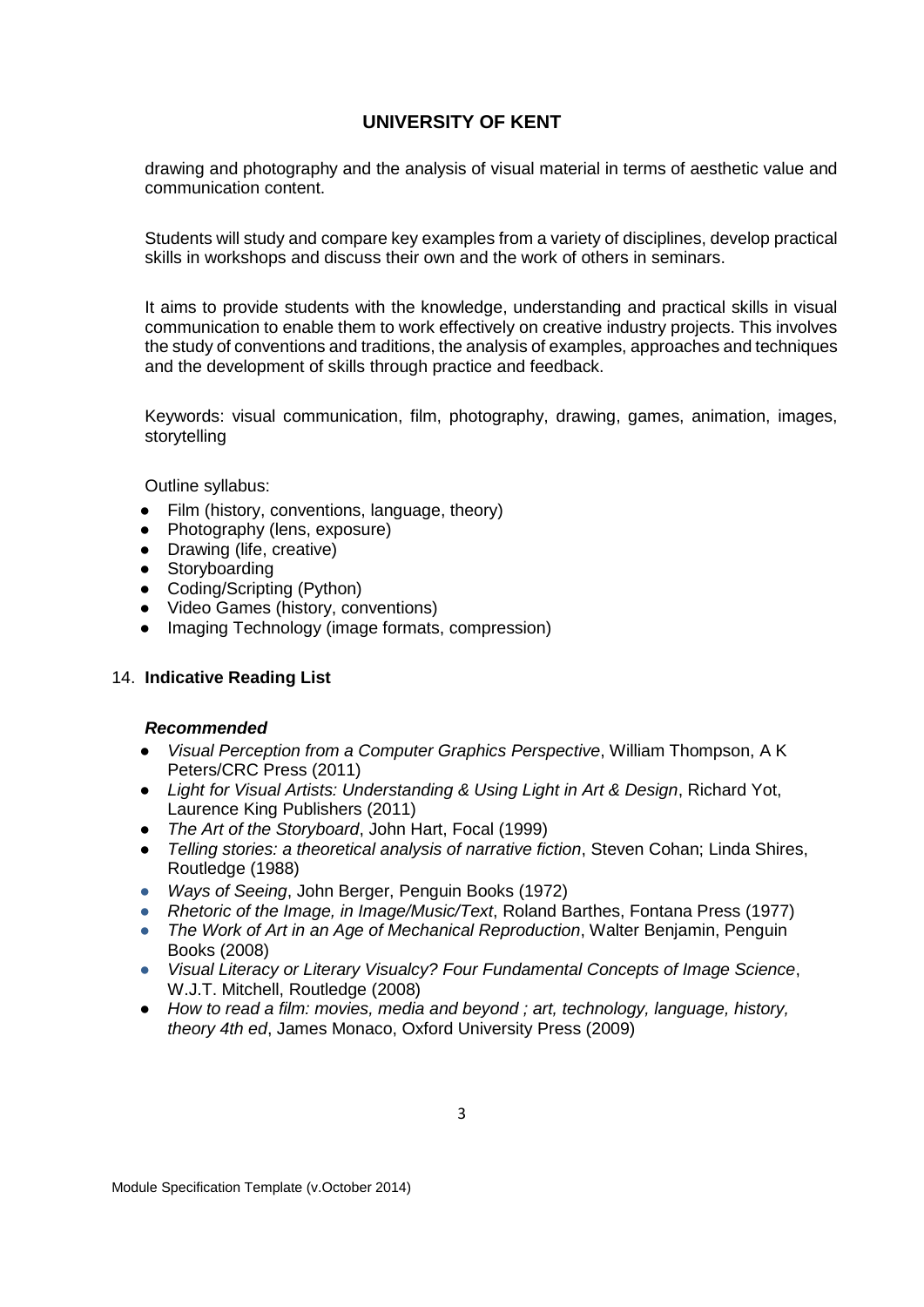#### *Electronic*

- <https://www.python.org/about/gettingstarted/>
- <http://www.thesartorialist.com/>
- <http://photofocus.com/>
- <http://sproutingphotographer.com/>
- <http://www.ultraculture.co.uk/>
- <http://www.urbansketchers.org/>
- 15. **Learning and Teaching Methods, including the nature and number of contact hours and the total study hours which will be expected of students, and how these relate to achievement of the intended module learning outcomes**

Learning and teaching takes place through four key modes of delivery. These provide a blend of technical skills training, exploration of theory and praxis, application in the studio, and self-directed study and development time. The balance differs depending on the type of module.

| <b>Total</b>           | 300 hours    |
|------------------------|--------------|
| Self-Directed          | $c. 135$ hrs |
| Studio Time            | $c.85$ hrs   |
| Tutorials              | $c.50$ hrs   |
| <b>Skills Sessions</b> | $c.30$ hrs   |

### 16. **Assessment methods and how these relate to testing achievement of the intended module learning outcomes**

Formative assessment will be provided throughout the module, both in terms of feedback on work in progress during Skills Sessions and Tutorials.

Summative assessment will be based on a Portfolio and Retrospective, and assessed using one or more of the Assessment Types (see Programme Specification).

### **Assignment 1: Portfolio (75%)**

The assessment will test Learning outcomes: K1, K2, K3, K4, I1, S1, S2, S3, T1

The student will be required to produce a portfolio of material from their practical sessions displaying a range of techniques and demonstrating their application of the theory in their practice. The scope and size of the portfolio will be discussed and defined in a tutorial at the commencement of the module.